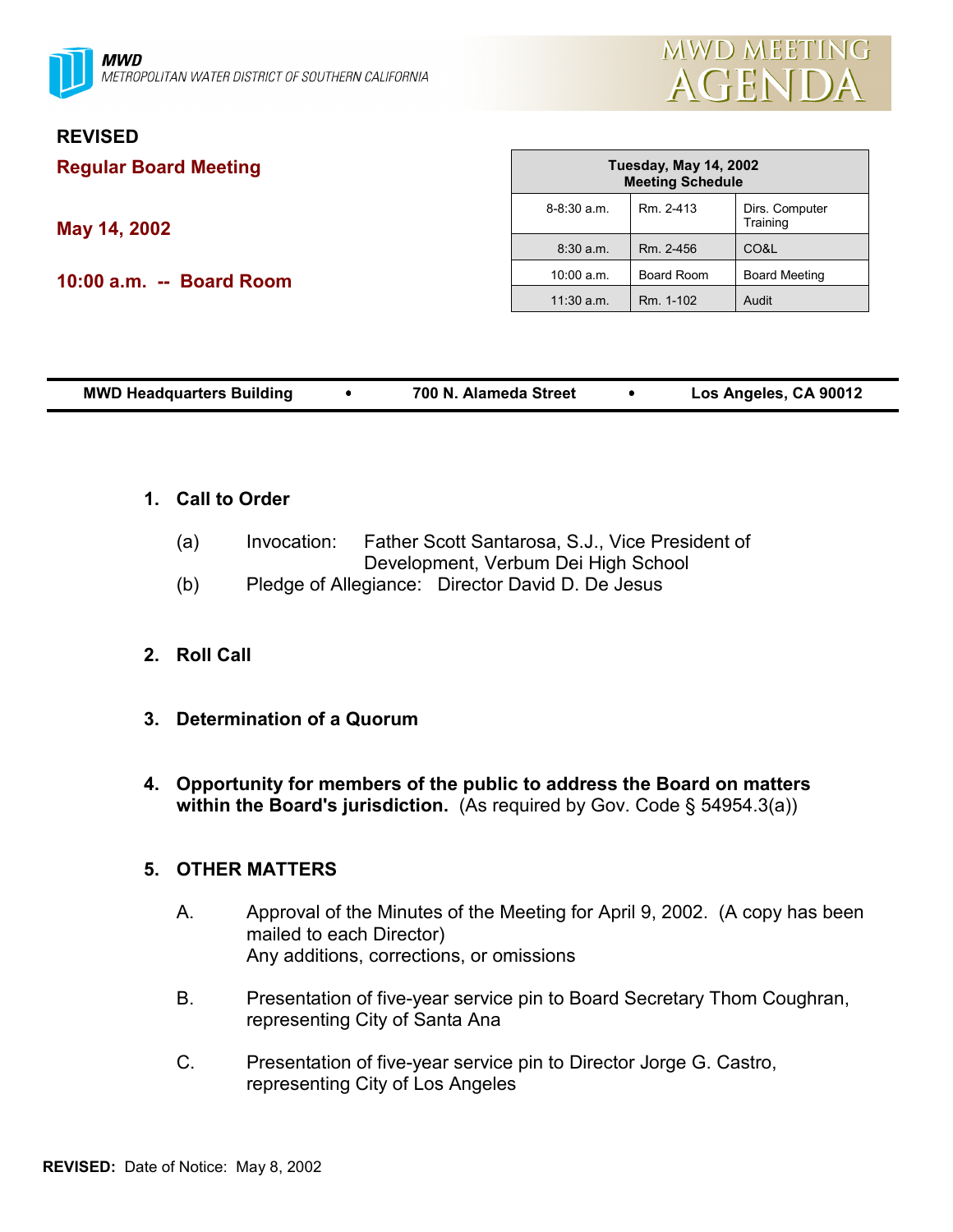- D. Authorize preparation of Commendatory Resolution for former Director Henry S. Barbosa, representing Three Valleys Municipal Water District. (Exec. 4/16)
- E. Approve 60-day leave of absence for Director Ted Grandsen, commencing May 1, 2002
- F. Committee appointments. (Exec.)
- G. Chairman's Monthly Activity Report

# **6. DEPARTMENT HEADS' REPORTS**

- A. Chief Executive Officer's Reports:
	- i. Oral report on Colorado River matters. (LC&P)
	- ii. Oral report on Bay-Delta and State Water Project matters. (LC&P, WPQ&R)
	- iii. Chief Executive Officer's summary of Metropolitan's activities for the month of April. **(Written report to be sent separately)**
- B. General Counsel's summary of Legal Department activities for the month of April. **(Written report to be sent separately)**
- C. Interim General Auditor's summary of Audit Department activities for the month of April. **(Written report to be sent separately)**
- D. Ethics Officer's summary of activities for the month of April

# **7. ORAL REPORTS OF STANDING COMMITTEES**

- 7-1 Executive Committee (Phillip J. Pace, Chair)
- 7-2 Asset, Real Estate and Infrastructure Policy (Glen D. Peterson, Chair)
- 7-3 Budget, Finance and Investment (Jorge G. Castro, Chair)
- 7-4 Communications, Outreach and Legislation (Anthony R. Fellow, Chair)
- 7-5 Engineering and Operations (Marion V. Ashley, Chair)
- 7-6 Legal, Claims and Personnel (Langdon W. Owen, Chair)
- 7-7 Water Planning, Quality and Resources (Gary A. Morse, Chair)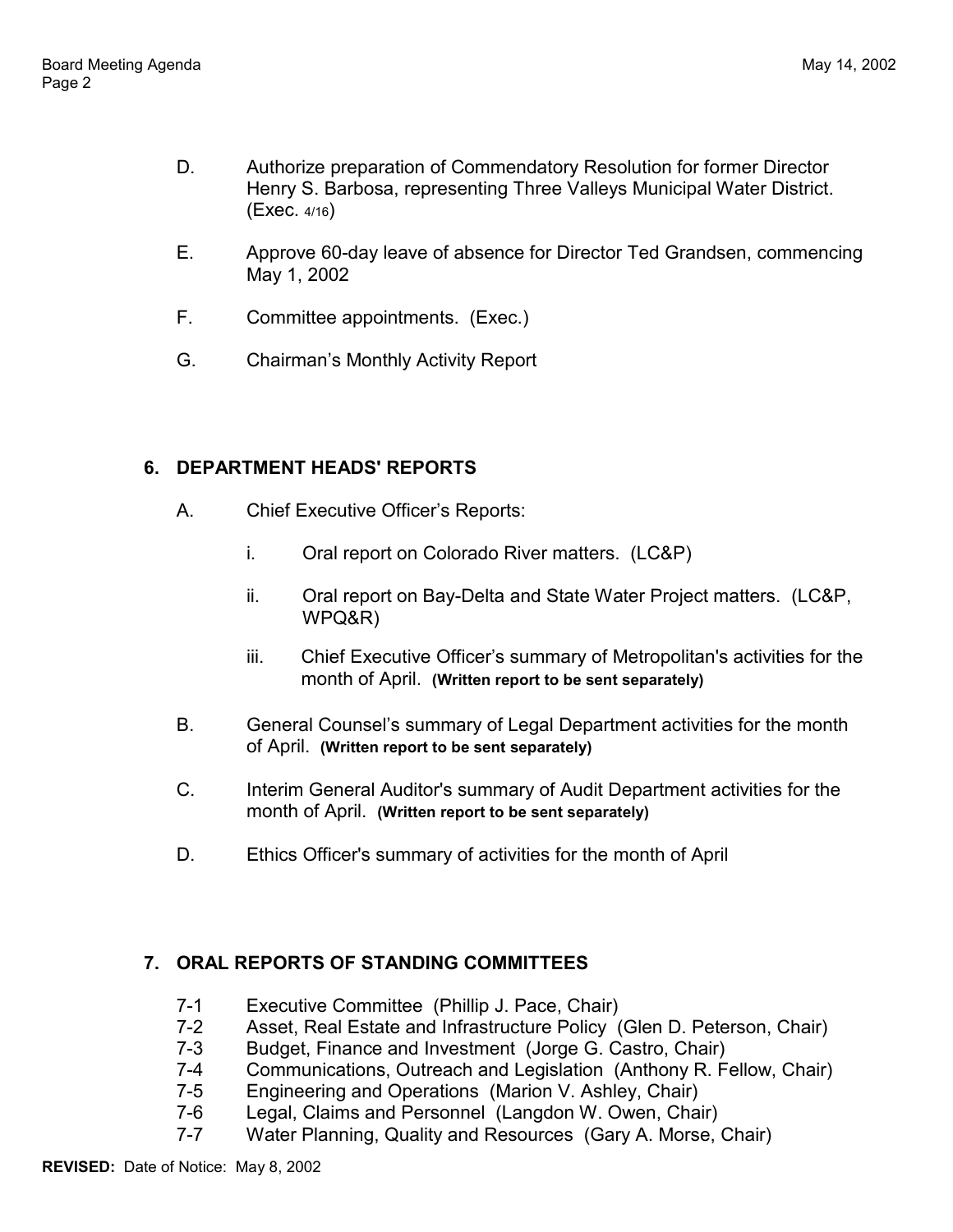### **8. CONSENT CALENDAR ITEMS (Action)**

8-1 Authorize purchase of lattice crane for \$517,433 for Desert Unit in fiscal year 2001/02 budget. (E&O)

#### **Recommendation:**

**Adopt the CEQA determination and authorize purchase of a lattice crane for \$517,433 for the Desert Unit in fiscal year 2001/02 budget.**

8-2 Approve funding of the Community Partnering Program proposals for fiscal year 2002/03. (CO&L)

#### **Recommendation:**

**Option #1:**

**Adopt the CEQA determination and approve funding of the Community Partnering Program, fiscal year 2002/03, for discretionary community activities.**

8-3 Authorize \$100,000 for sponsorship of the Water for the West Foundation, its educational efforts in the western United States and its planned commemoration of the 100-year anniversary of the U.S. Bureau of Reclamation. (CO&L)

#### **Recommendation:**

**Option #1:**

**Adopt the CEQA determination and authorize the expenditure of \$100,000 for sponsorship of the Water for the West Foundation's educational efforts and commemoration of the 100-year anniversary of the U.S. Bureau of Reclamation.**

8-4 Affirm the Chief Executive Officer's determination of the property as surplus to Metropolitan's needs: 3.721 acres south of Arrow Highway, La Verne. (ARE&IP)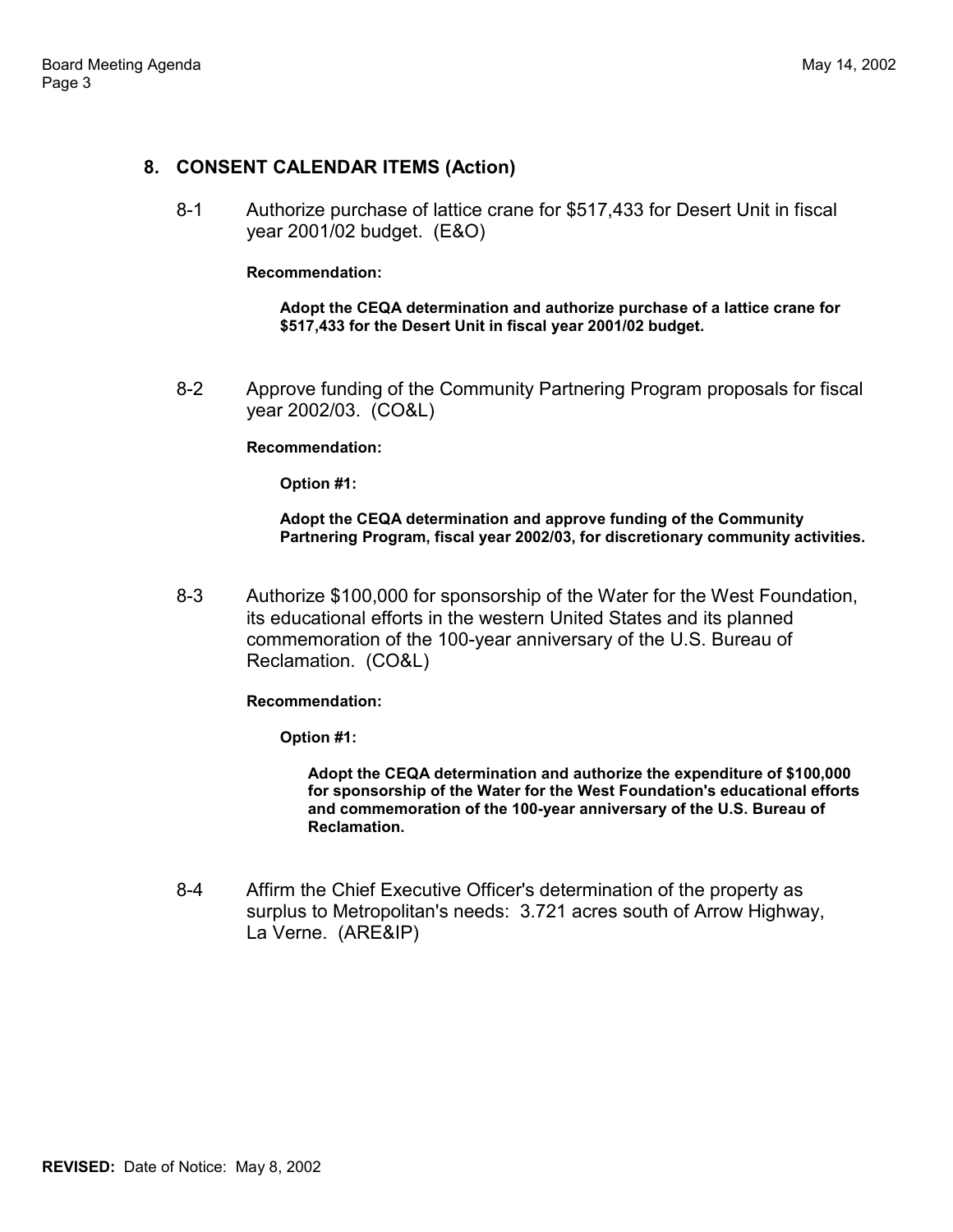#### **Recommendation:**

**Option #1:**

**Adopt the CEQA determination and**

- **a. Affirm the Chief Executive Officer's determination that the subject property is surplus;**
- **b. Comply with Government Code § 54222, Surplus Lands Act, by offering the property to the La Verne Redevelopment Agency and other prescribed public agencies at a sale price of its fair market value;**
- **c. If the property is not purchased by a government entity with preferential rights, sell the subject property by open or exclusive listing under Administrative Code § 8245 or § 8246, respectively, dependent upon the applicable disposition procedure; and**
- **d. Market the property for sale on the open market for its fair market value (preliminary estimate at \$1.2 million less costs); and**
- **e. Establish reversion provision with condition subsequent wherein actual site development is restricted to purchaser's land utilization as originally disclosed to Metropolitan per the purchaser's plans and specifications.**

## **(END OF CONSENT CALENDAR)**

### **9. OTHER BOARD ITEMS (Action)**

9-1 Adopt resolution to impose and extend a water standby charge for fiscal year 2002/03. (BF&I)

#### **Recommendation:**

**Option #1:**

**Adopt the CEQA determination and the resolution to impose and extend a water standby charge.**

9-3 Authorize an increase of \$5.4 million in contract value and within existing appropriation for Honeywell DMC Services, Inc. to continue vendor services for the Regionwide Commercial, Industrial, Institutional Rebate Program through June 2004. (WPQ&R)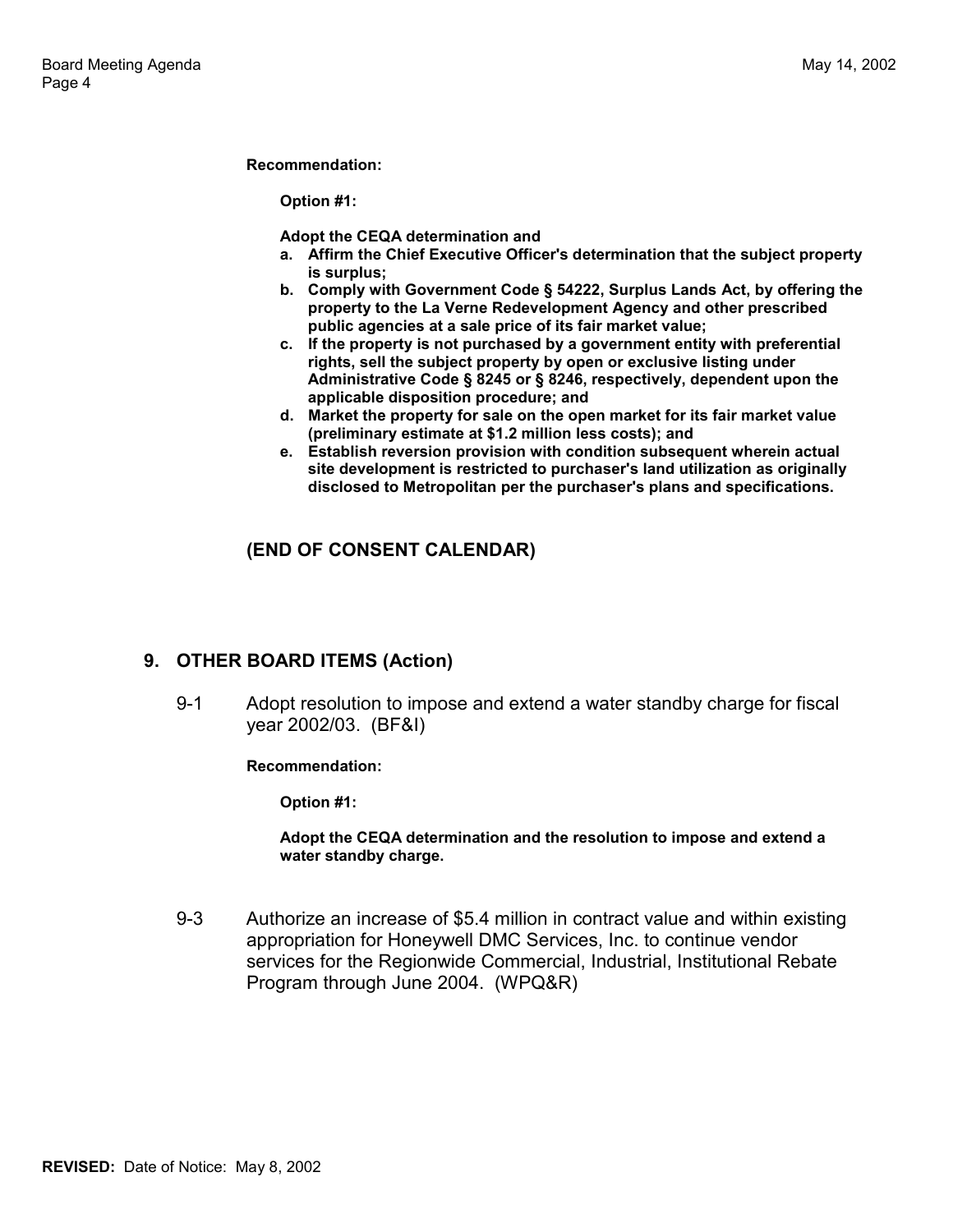**Recommendation:**

**Option #1:**

**Adopt the CEQA determination and authorize an increase in the Honeywell contract from \$2.5 million to \$7.9 million through June 2004 to allow the use of the previously approved board funding and potential grant and member agency funding.**

9-4 Authorize entering into agreement for the Phase 1 – Long Beach Conjunctive Use Storage Project with Central Basin MWD under Proposition 13. (WPQ&R)

#### **Recommendation:**

**Option #1:**

**Adopt the CEQA determination and authorize the CEO with the approval of the General Counsel to enter into agreement based on the Program Term Sheet for the Phase 1 – Long Beach Conjunctive-Use Storage Project with Central Basin and city of Long Beach as representatives of the five sponsoring agencies.**

9-5 Authorize entering into an Interim Surplus Guidelines Implementation Agreement with the Southern Nevada Water Authority. (WPQ&R)

**Recommendation:**

**Option #1:**

**Adopt the CEQA determination and authorize the Chief Executive Officer to enter into the proposed agreement in a form approved by the General Counsel.**

9-6 Express support for (1) AB 2734 (Pavley) with recommended amendments and (2) SB 1385 (Brulte) relating to water conservation. (CO&L)

**Recommendation:**

**Option #1:**

**Adopt the CEQA determination and**

- **a. Support AB 2734 with the recommended amendments; and**
- **b. Support SB 1385.**